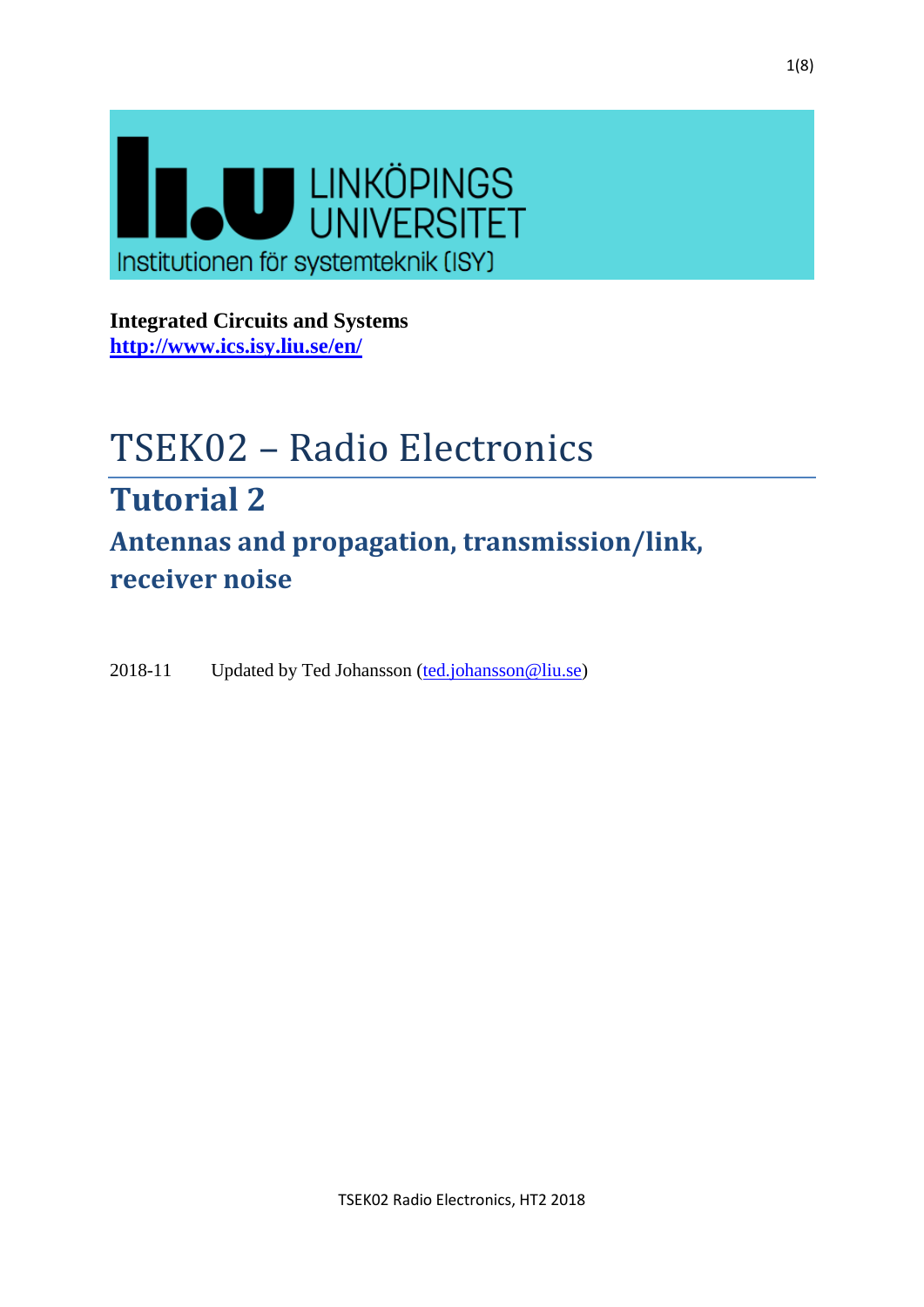## **Part A – Antennas and propagation**

2.1 An FM antenna to hang on the wall is often supplied with commercial audio receivers, it usually looks like this (as sold on Amazon):



This is a dipole antenna. How long would the "arms" on the wall be (red arrows) if intended as an FM antenna? Hint: dipole antenns are usually design with arm lengths in the order of  $\lambda/4$ .

Answer: 75 cm.

2.2 (a) How long can an antenna 30 m high transmit a signal using a 10 GHz carrier? (b) For a LOS microwave link with two antennas with the heights of 25 m and 30 m, what is the maximum link distance between the antennas? Assume that the transmit power and antenna gains result in a received signal power higher than the sensitivity of the receiver.

Answer: (a) 19.6 km, (b) 37.4 km.

2.3 The highest TV broadcasting mast in the world (according to Swedish Wikipedia) is 628 m high and situated in Fargo, North Dakota, USA. In Sweden there are four almost identical mast constructions at 335 m. One is situated outside Västervik (about 100 km SE of Linköping), the *Fårhult* mast, and it provide radio and TV broadcasting for a wide area.

Assume you have a good outdoor TV antenna and a very sensitive receiver in your TV, can you actually receive any signals from the Fårhult transmitter in Linköping? Does it help to put your TV antenna at the top of your house (antenna is now 10 m above ground)?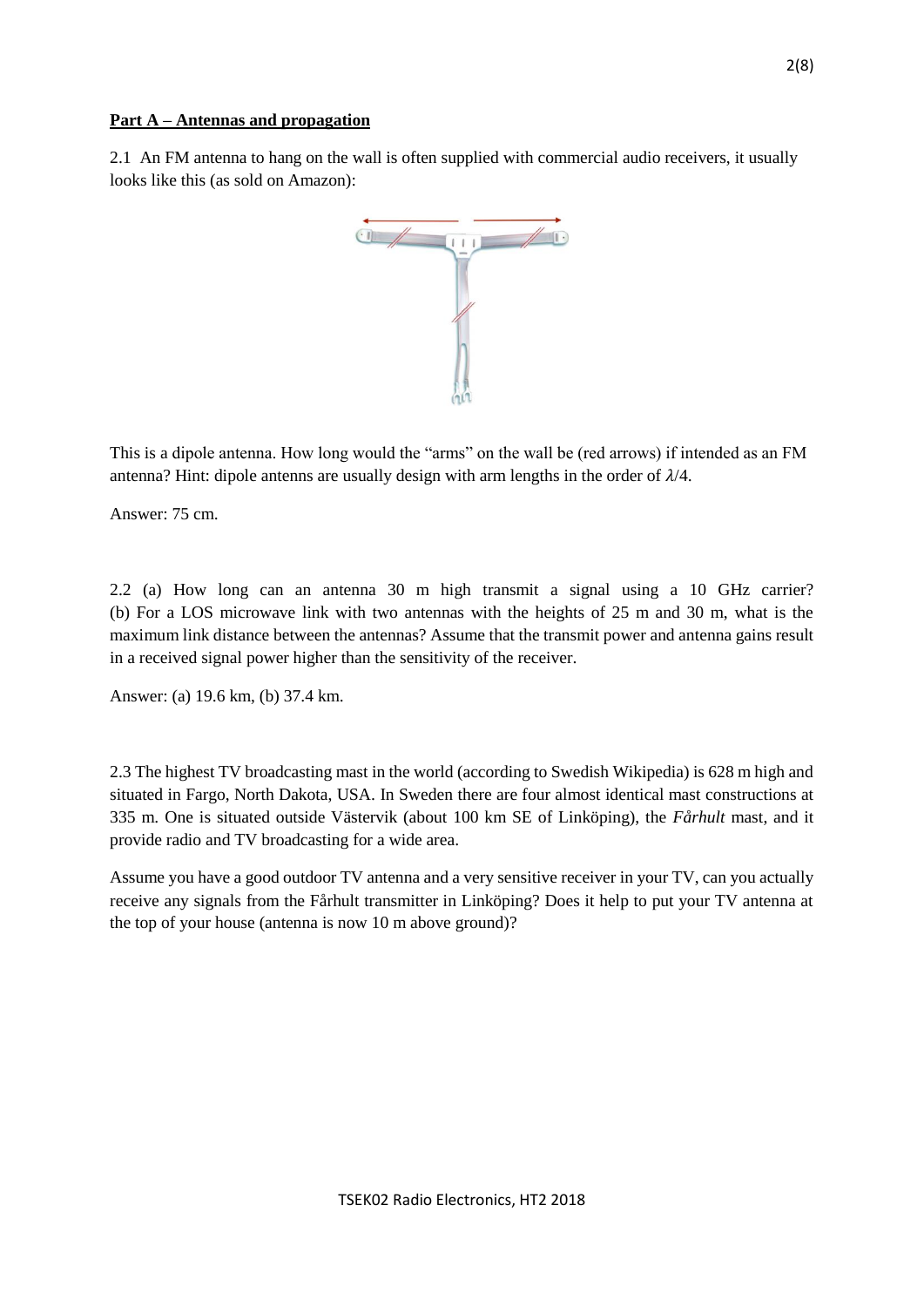## **Part B – Transmission/link**

2.4 Consider a 2 m line-of-sight radio link at 60 GHz which employs QPSK modulation and transmits at a data rate of 4 Gb/s occupying a bandwidth of 2 GHz. Calculate the received power *Preceive* if the transmitter output power *Ptransmit* is 0 dBm, and the TX and RX horn antennas each have a gain of 25 dB.

Answer:  $P_{receive} = -24$  dBm.

2.5 A Bluetooth power class 2, a maximal output power of 4 dBm in the 2.4 GHz ISM band is allowed according to the standard. A transmitter with 0 dBm nominal ouptut power using a (almost) nondirectional antennas with antenna gain of 1 dB and a similar receiving antenna is used for the link. The mandatory actual sensitive level is -70 dBm with BER<1E-3, also according to the standard.

At what maximum distance can we maintain a link with good data quality for the above specification?

Answer: 48.7 m.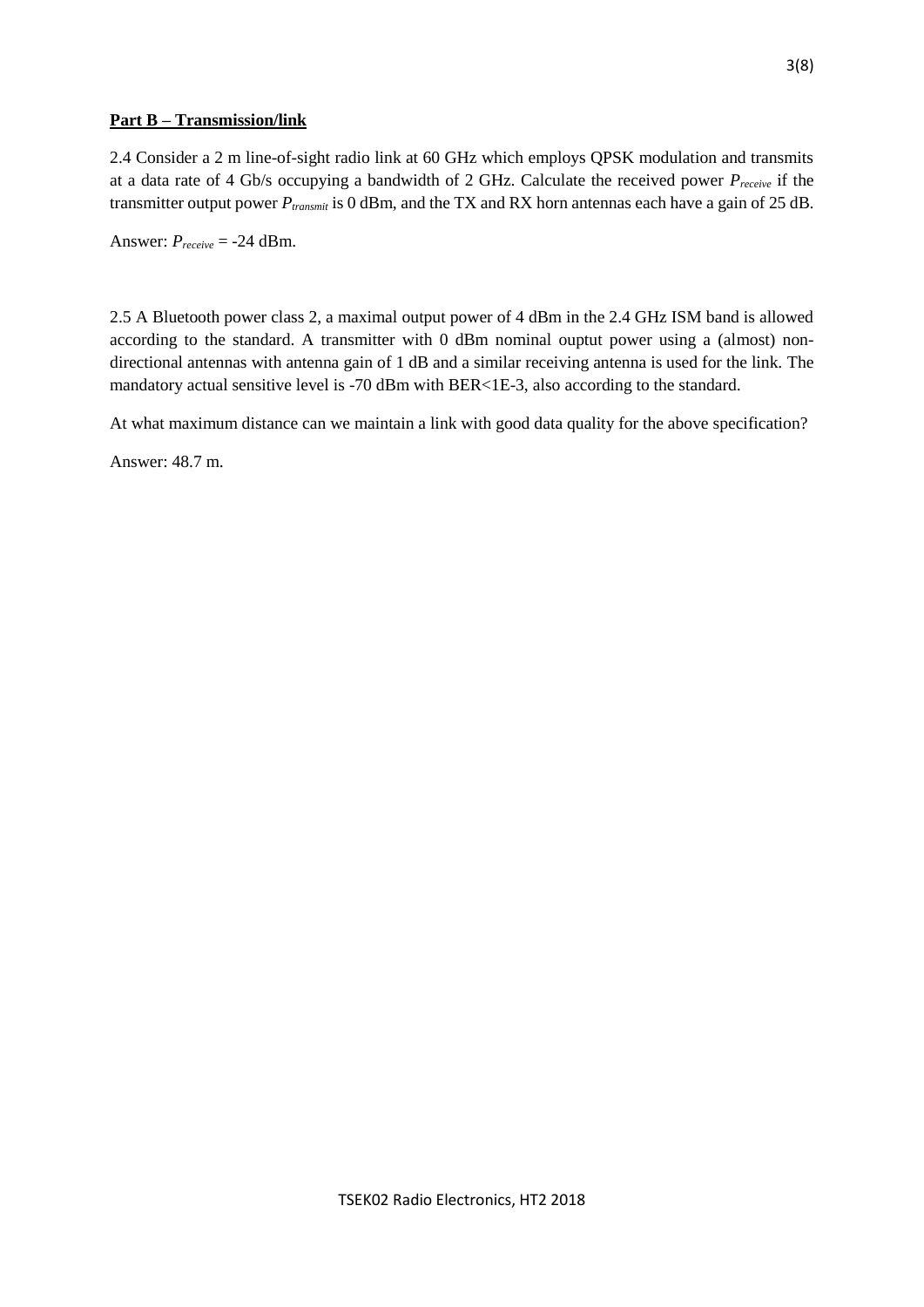#### **Part C – Receiver Noise**

2.6 A receiver is designed for 1 Mbps and 16-QAM modulation with a raised cosine filter ( $\alpha$ =0.5). It has a sensitivity of  $3\mu$ V (rms) for a 50 Ohm input impedance. If the minimum required SNR at the output of the receiver is 12 dB, what is the required receiver noise figure?

Answer: Noise figure = 8.64 dB.

2.7 The AMPS mobile telephone receiver has a noise figure of about 8 dB with an IF bandwidth of 50 kHz. If the required SNR at the output of the receiver is 20 dB, find the minimum detectable signal level at the input of the receiver.

Answer: -99 dBm.

2.8 An amplifier with a gain of 15 dB, a bandwidth of 200 MHz, and a noise figure of 3 dB feeds a detector/demodulator with a noise figure of 5.75 dB. Find the noise figure of the overall system.



Answer: 3.19 dB.

2.9 Consider the wireless local area network (WLAN) receiver frontend shown below, where the bandwidth of the bandpass filter (BPF) is 150 MHz centered at 2.4 GHz. a) If the system is at room temperature, find the noise figure of the overall system. b) What is the output SNR if the input signal level is -85 dBm? c) Can the components be rearranged to give a better noise figure?



Answer: a) NF= 3.65 dB, b) output SNR = 3.6 dB, c) NF can be as good as 2.05 dB, SNR 5.2 dB.

TSEK02 Radio Electronics, HT2 2018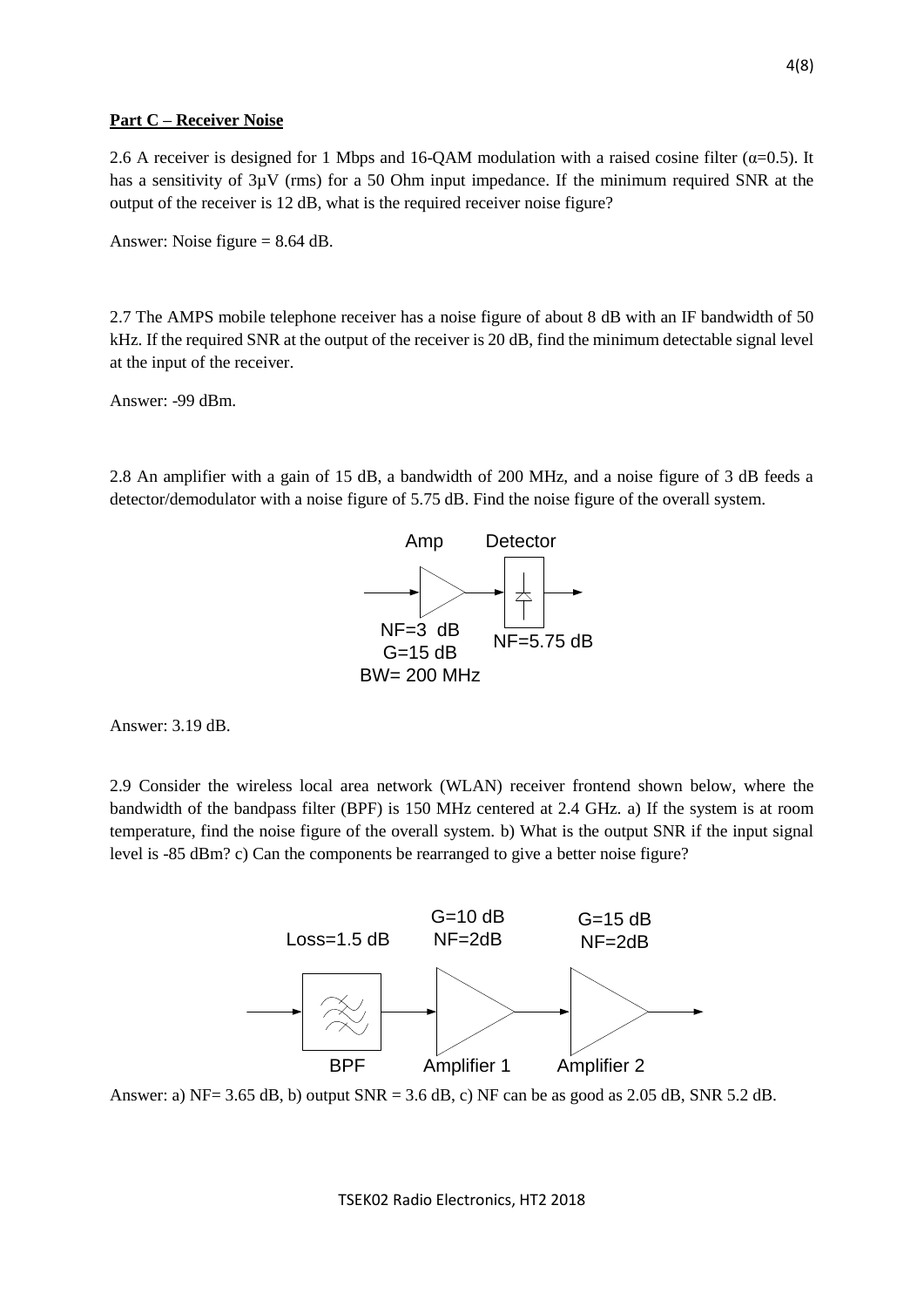2.10 Consider a mixer with a conversion loss of 5 dB and a noise figure of 4 dB, and another mixer with a conversion gain of 3 dB and a noise figure of 8 dB. Each of these mixers is followed by an IF amplifier having a gain of 30 dB and a noise figure F<sub>A</sub>, as shown below. Calculate and plot the overall noise figure for both the amplifier-mixer configurations for  $F_A = 0$  to 10 dB.



Answer: a) Mixer1: NF varies from 4 dB to 14.9 dB. b) Mixer2: NF varies from 8 dB to 10.3 dB.

2.11 If the noise power N<sub>i</sub>=kTB is applied at the RF input port of a mixer having noise figure NF and a conversion loss L, what is the available output noise power at the IF port? Assume a mixer at a physical temperature  $T<sub>o</sub>$ .

Answer:

 $N_o =$  $NFKT_OB$ L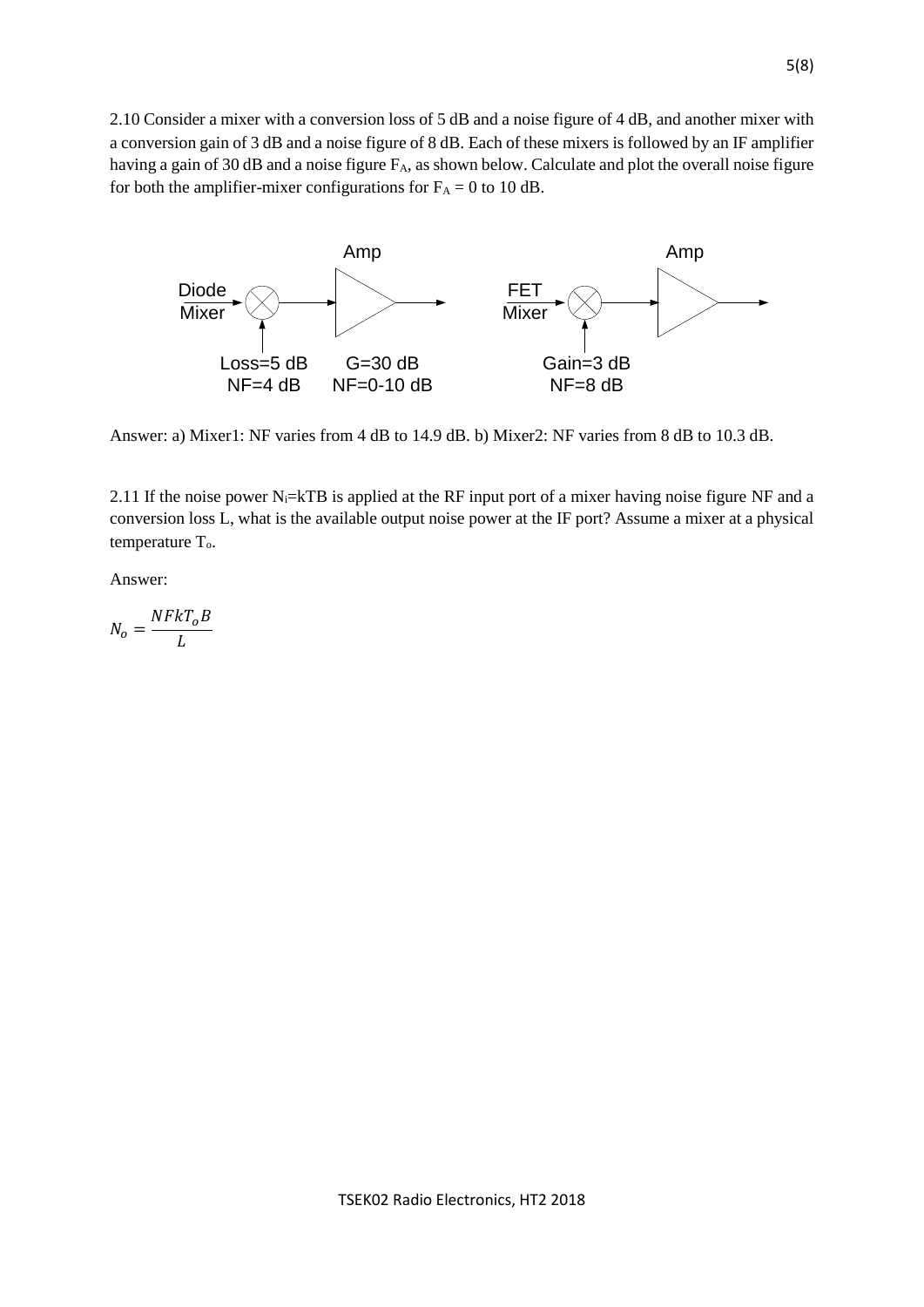**Important Note:** Always watch out for the scale. Check whether you are in dB scale or the linear scale. This is a very common mistake.

**Important Note:** Always watch out for the scale. Check whether you are in dB scale or the linear scale. This is a very common mistake.

#### **List of Important Formulae**

1. Shannon's Channel Capacity Theorem

 $C = B \times \log_2(1 + SNR) = B \times \log_2(1 +$ S  $\frac{5}{n_0 \times B}$   $\left[\frac{b}{s}\right]$ 

 $n_0$  is the noise power spectral density in W/Hz, *S* is the signal power in W, *B* is the bandwidth, *SNR* is **NOT** in dB scale. Also note the  $log_2$  which is not the common  $log_{10}$ .

- 2. Bandwidth of a signal shaped by a raised cosine pulse filter is  $\frac{1+\alpha}{\pi}$  $T_b$  $\alpha$  is the roll-off factor,  $T_b$  is the original pulse period.
- 3. Boltzmann's Constant,  $k = 1.38 \times 10^{-23}$  J/K.
- 4. Use a room temperature of 27  $^{\circ}C = 300$  K whenever temperature is not specified.
- 5. Thermal noise power spectral density, PSD=*kT*. At T=300 K, PSD is -174 dBm/Hz. The PSD is independent of the resistor value. This is true only when the source resistor and the load resistances are matched.
- 6. Thermal noise power in a bandwidth B:  $P_{RS} = kTB$ . In dB scale at 300 K, the total thermal noise power  $P_{RS/dB} = 10\log(kTB) = 10\log(kT) + 10\log(B)$  $\Rightarrow$  *P<sub>RS|dB</sub>* = -174 dBm/Hz + 10log*B*

7. Noise Factor [not in dB] 
$$
NF = \frac{SNR_{in}}{SNR_{out}}
$$
  
Noise Figure [dB]  $NF_{dB} = 10 \log \left( \frac{SNR_{in}}{SNR_{out}} \right) = SNR_{in|dB} - SNR_{out|dB}$ 

- 8. Noise figure of a passive lossy component is equal to its loss: NF=L.
- 9. Effective noise figure of cascaded stages.



$$
NF_{total} = NF_A + \frac{NF_B - 1}{G_A} + \frac{NF_C - 1}{G_A G_B}
$$
.

TSEK02 Radio Electronics, HT2 2018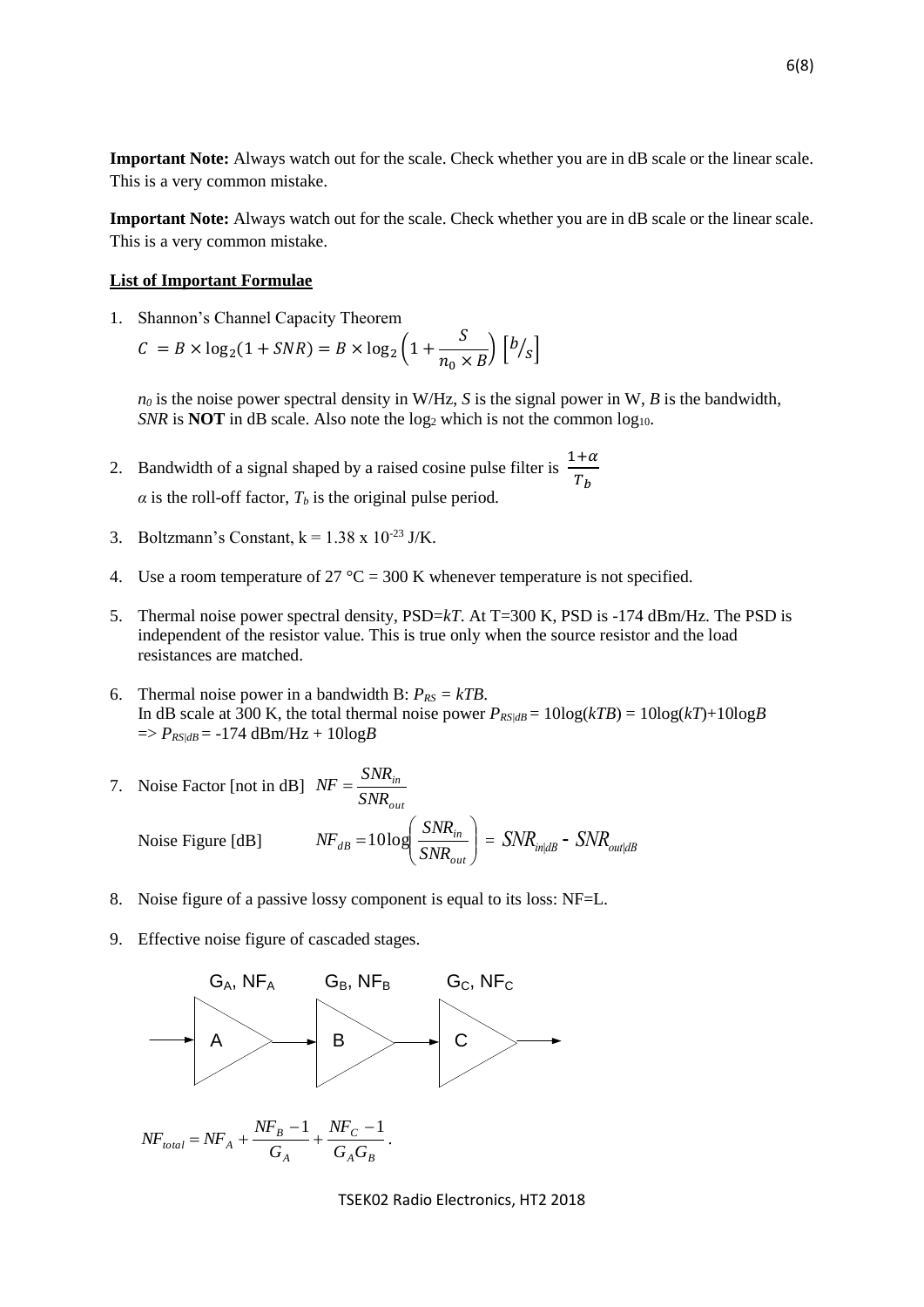This is called Friis' equation. This equation is **not in dB**.

10.  $IP3 = P_{1db} + 9.6$ .

**in dBm** and valid for both input and output referred quantities

11. Output IP3 of a component can also be calculated from the two-tone test:

$$
OIP3\;[dBm] = P_1[dBm] + \frac{\Delta P[dBc]}{2}
$$

where P<sub>1</sub> is the power of each of the main tones,  $\Delta P$  is the power difference between the two tones and the distortion tones.

12. *IP3 = P + ΔP/2*.

**in dBm** and valid for both input and output referred quantities.

*P* is the input/output power in each of the main tones, *ΔP* is the power difference between the main tones and the distortion tones

13. IP3 of cascaded stages:



Effective IIP3 (in W, **not in dBm/dB**)

$$
\frac{1}{IIP3_{total}} = \frac{1}{IIP3_A} + \frac{G_A}{IIP3_B} + \frac{G_A G_B}{IIP3_C}
$$
, where G is the gain.

If referred to the output, OIP3 becomes

$$
\frac{1}{OIP3_{total}} = \frac{1}{G_B G_C \bullet OIP3_A} + \frac{1}{G_C \bullet OIP3_B} + \frac{1}{OIP3_C}
$$

- 14. At 300 K, the power required at the receiver input in dBm for a given output SNR in a bandwidth B is given by  $P_{in|dBm} = -174$   $dBm/Hz + 10log(B) + NF_{dB} + SNR_{out|dB}$ .
- 15. Dynamic Range Linear (referenced to input) **in dB:** DR<sub>L</sub>= P<sub>1dB</sub>(referenced to input) P<sub>sen.</sub>
- 16. Spurious Free Dynamic Range, SFDR (referenced to input) **in dB:**

$$
SFDR = \frac{2(P_{HP3} + 174 \text{ dBm}/Hz - NF - 10\log B)}{3} - SNR_{min}
$$

This formula assumes that the input noise is thermal at 300 K.

17. After propagation through an ideal channel of R meters, the received power level is given by  $P_{receive} = P_{transmit} \times G_t \times G_r \times$  $\lambda^2$  $(4\pi R)^2$